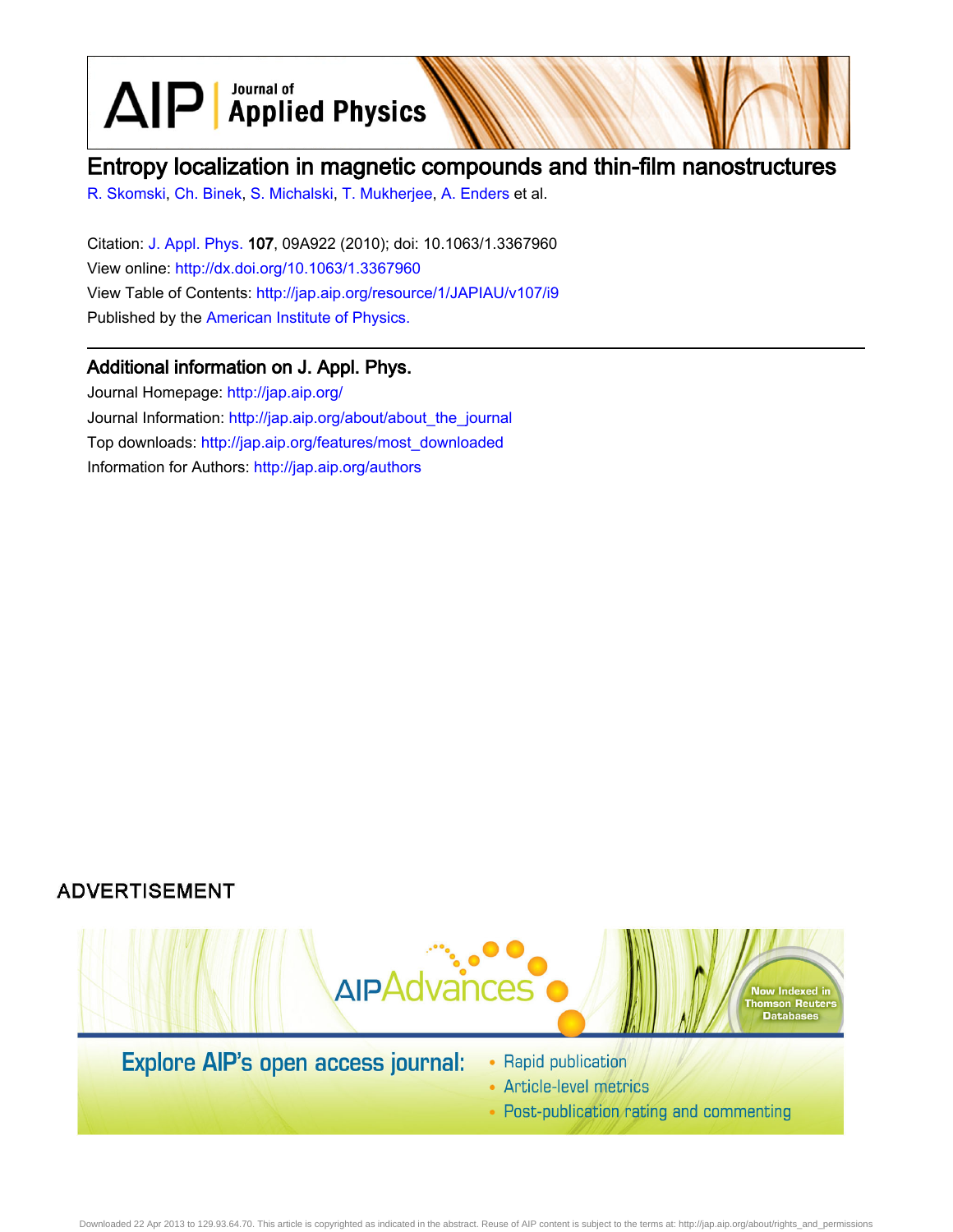## **[Entropy localization in magnetic compounds and thin-film nanostructures](http://dx.doi.org/10.1063/1.3367960)**

R. Skomski,<sup>a)</sup> Ch. Binek, S. Michalski, T. Mukherjee, A. Enders, and D. J. Sellmyer *Department of Physics and Astronomy and Nebraska Center for Materials and Nanoscience, University of Nebraska, Lincoln, Nebraska 68588, USA*

Presented 22 January 2010; received 31 October 2009; accepted 10 December 2009; published online 21 April 2010)

The effect of nanostructuring on the magnetic entropy of materials for room-temperature magnetic cooling is investigated by model calculations. The materials are structurally inhomogeneous with a large number of nonequivalent crystallographic sites. In the mean-field Heisenberg model, the entropy density is a unique function of the local magnetization so that the coupled set of nonlinear mean-field equations yields not only the magnetization but also the entropy density. Since most of the entropy is localized near grain boundaries, nanomagnetic cooling requires small feature sizes. Magnetic anisotropy is a substantial complication, even on a mean-field level, but the corresponding corrections are often very small. © *2010 American Institute of Physics*. doi[:10.1063/1.3367960](http://dx.doi.org/10.1063/1.3367960)

### **I. INTRODUCTION**

Magnetic refrigeration, based on the change in isothermal magnetic entropy, is an important development in the quest for energy-efficient and environmentally friendly technologies. While some elements, especially Gd, exhibit an appreciable magnetocaloric effect, there is a trend toward complex magnetic structures, such as ternary compounds, $1,2$  $1,2$ ultrathin films, $3$  and small-scale granular nanostructures. $4,5$  $4,5$ This structuring helps to improve the performance of the materials by maximizing the entropy change, suppressing hysteresis looses, adjusting the operation temperature, and reducing the required magnetic field.

Figure [1](#page-1-0) illustrates the local spin structure involved in the cooling process. A magnetic field aligns the spin (left) and subsequent field removal causes the spins to disorder (right). Microscopically, the spin disorder is realized by the interaction with a heat bath (random thermal motion of atoms). For isolated atoms (paramagnetic ions), the effect is limited to low temperatures because the temperature equivalent of the Zeeman energy  $-gJ\mu_B\mu_0H$  is only about 1 K for typical fields of order  $\mu_0H=1$  T. This means that typical laboratory-scale magnetic fields are not able to realize roomtemperature saturation. Alternatively, huge magnetic fields (around 100 T) are necessary to operate such a system at temperatures of technological interest.

The are two basic ways to increase the operation temperature. The traditional way is to use first- or second-order phase transitions where the interatomic exchange  $J_{ex}$  en-hances the effect of the magnetic field.<sup>1[,2](#page-3-1)</sup> In the vicinity of a second-order phase transition  $(T \sim T_c)$ , the entropy is associated with critical fluctuations, which are suppressed by a magnetic field. First-order transitions help if they occur at a temperature where the involved phases have substantially different entropies. For example, a transition from a ferromagnetic (FM) to a Pauli-paramagnetic phase is not very helpful because both phases have low entropies. An additional consideration is structural and/or magnetic hysteresis which creates heat during thermodynamic cycling and is harmful in any system.

We plan to exploit phase-transition effects but our main interest is to use granular and thin-film nanostructures. $4,5$  $4,5$ Embedding FM nanoparticles, such as bcc Fe, fcc Co or  $D0_3$ -ordered Fe<sub>3</sub>Si, in a matrix corresponds to the use of large "macrospins"  $J \sim N$ , where *N* is roughly equal to the number of atoms in the cluster or particle. The matrix consists of a magnetic material with an ordering temperature near room-temperature, for example, a Gd- or Mn-containing alloy.

The main effect of the nanostructuring is that  $J \sim N$  reduces the magnetic field necessary for saturation  $H \sim 1/N$ . The entropy *S* increases with *N*, but this increase is only logarithmic and overcompensated by the large heat capacity  $C \sim N$ , and it is not possible to use big particles. In fact, even for noninteracting particles,  $N=300$  is sufficient to ensure a substantial spin polarization in a field of  $1 T<sup>6</sup>$  A related point is the effective range of the exchange interactions. Exchange-coupled nanocomposites containing a phase with a high Curie temperature  $(T_H)$  and a phase with a low Curie temperature  $(T_L)$  have a single Curie temperature  $T_c \sim T_H$ .<sup>[7](#page-3-6)[,8](#page-3-7)</sup> However, between  $T_L$  and  $T_c$ , the spontaneous magnetization decays exponentially in the  $T_L$  phase, and a similar behavior may be expected for the entropy density  $\eta = dS/dV$ .

<span id="page-1-0"></span>In this paper, we investigate how the entropy density is affected by the nanostructuring. We use an isotropic mean-



FIG. 1. Entropy change caused by the removal of an external magnetic field. The enhancement of the entropy *S*, visualized by snapshots of an atomic spin at different times (right), requires heat (TS), and this heat is taken from the environment that surrounds the spin.

0021-8979/2010/107(9)/09A922/3/\$30.00

a)Electronic mail: rskomski@neb.rr.com.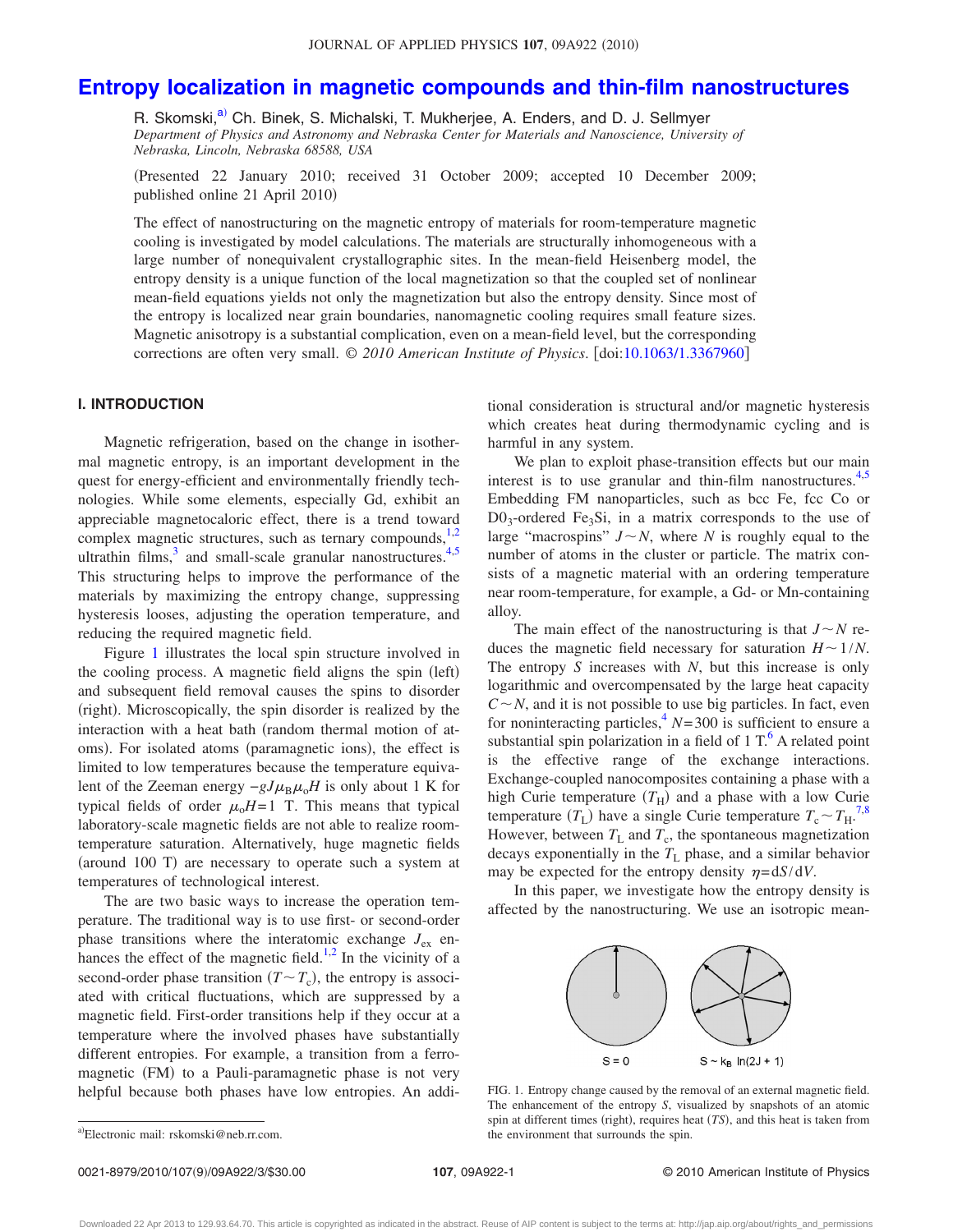<span id="page-2-0"></span>

FIG. 2. Atomic entropy contributions. The interatomic exchange determines the local magnetization and, indirectly, the entropy contribution of each atom. The case of arbitrary solids includes magnetic multilayers and granular magnetic nanostructures.

field model to investigate  $\eta(r)$  near interfaces and discuss how the entropy density is affected by magnetic anisotropy and by critical fluctuations.

### **II. MODEL AND RESULTS**

The structures are modeled by considering many crystallographically nonequivalent sites (index *i*) with different thermally averaged magnetizations  $m_i = \langle s_i \rangle$  or  $m_i = \langle \mu_i \rangle / \mu_i$ . For example, the local magnetization  $m_i$  in a particle depends on the distance from the surface.<sup>9</sup> This leads to a spatial distribution of the entropy density  $\eta(\mathbf{r}) \sim S(\mathbf{R}_i) = S_i$  whose sum or integral enters relations such as  $(\partial S/\partial H)_{\text{T}}$  $= (\partial M / \partial T)_{\text{H}}$ . The mean-field partition function *Z*(*H*/*T*) yields the local entropy  $S_i$  as a unique function of the average local magnetization  $m(\mathbf{r})$ 

<span id="page-2-4"></span>
$$
\langle m_{\rm i} \rangle = B(i) \left( \frac{h_{\rm i} + \Sigma_{\rm j} J_{\rm ij} \langle m_{\rm j} \rangle}{k_{\rm B} T} \right),\tag{1}
$$

where  $B(i)$  is the Brillouin function of the *i*th atom and  $h_i$ - $\mu_0$  $\mu_i$ *H*. [Here we use *B*(*i*) rather than *B*<sub>J</sub> or *B*<sub>S</sub> to avoid confusion with the entropy *S* and the exchange *J*. Each nonequivalent site contributes one nonlinear equation, as illustrated in Fig. [2,](#page-2-0) and the resulting temperature dependence of the magnetization curves may differ qualitatively from the predictions of the homogeneous mean-field theory.<sup>4</sup>

In terms of inverse Brillouin functions  $B(i)^{-1}$ , the entropy per atom is

<span id="page-2-1"></span>

FIG. 3. Entropy density as a function of the local magnetization. The solid curve is based on the mean-field solution of the spin-1/2 Ising model. The dashed line shows the harmonic approximation  $S_i = k_B [\ln(2) - m_i^2 / 2]$ .

<span id="page-2-3"></span>

FIG. 4. Schematic spin structure at the ordering temperature. The phase with the higher ordering temperature (here AFM) imposes its spin structure and entropy density onto the FM phase at the bottom.

<span id="page-2-2"></span>
$$
S_i = k_B \ln Z[B(i)^{-1}(m_i)] - k_B m_i B(i)^{-1}(m_i). \tag{2}
$$

This function decreases with increasing  $m_i$  from  $k_B \ln(2J_i)$  $+1$ ) at  $m_i=0$  to 0 as  $m_i$  approaches saturation. In the spin-1/2 Ising model,  $B_J^{-1}(m) = \operatorname{atanh}(m)$ ,  $S(T=0) = k_B \ln(2)$ , and, for small local magnetization  $m_i$ ,  $S_i = k_B(\ln(2) - m_i^2/2)$ . Figure [3](#page-2-1) illustrates the dependence of *S* on *m* for this spin-1/2 Ising case. These equations mean that the picture of Fig. [1](#page-1-0) can be generalized to complicated alloys and nanostructures.

Equation ([2](#page-2-2)) reduces the problem of entropy determina-tion to the simpler problem<sup>7,[8](#page-3-7)[,10,](#page-3-9)[11](#page-3-10)</sup> of finding the local magnetization  $m_i$  as a function of  $H$  and  $T$ . For example, composite thin films such as  $Cr/Co<sub>1</sub><sup>3</sup>$  each layer has a different magnetization  $m_i$ , and the individual layer magnetizations exhibit an additional lateral modulation due to the anti-FM (AFM) interactions of the Cr. The entropy density is determined by solving the system's coupled mean-field equations. It rapidly decreases from the interface, $7.9$  $7.9$  and the decrease is described by exp( $-2z/R$ ), where  $R \sim |1 - T/T_c|^{-\nu}$  is the correlation or localization length in the corresponding phase.

Figure [4](#page-2-3) shows local magnetization for a simple FM-AFM thin-film structure. The model film has four nonequivalent sites, two in each layer, so that Eq.  $(1)$  $(1)$  $(1)$  reduces to a set of four nonlinear equations. In the case shown in Fig. [4,](#page-2-3) the AFM interactions are sufficiently strong to yield an AFM spin polarization of the FM phase. The spin structure and the entropy depend on the involved inter- and intraplane exchange interactions. In Fig. [4,](#page-2-3) the entropy does not show any unusual features but the interactions can be used to move the operating temperature into a convenient range, as in the Cr/Co system.

In other cases, the interatomic coupling strongly suppresses the magnetic cooling. Figure [5](#page-2-5) shows the spin structure of a isotropic two-sublattice antiferromagnet  $(i=1,2)$ 

<span id="page-2-5"></span>

FIG. 5. Isotropic antiferromagnet with two sublattices  $i=1,2$  in (a) zero field and (b) nonzero field. A small field causes the magnetization to switch by about  $90^\circ$  (b).